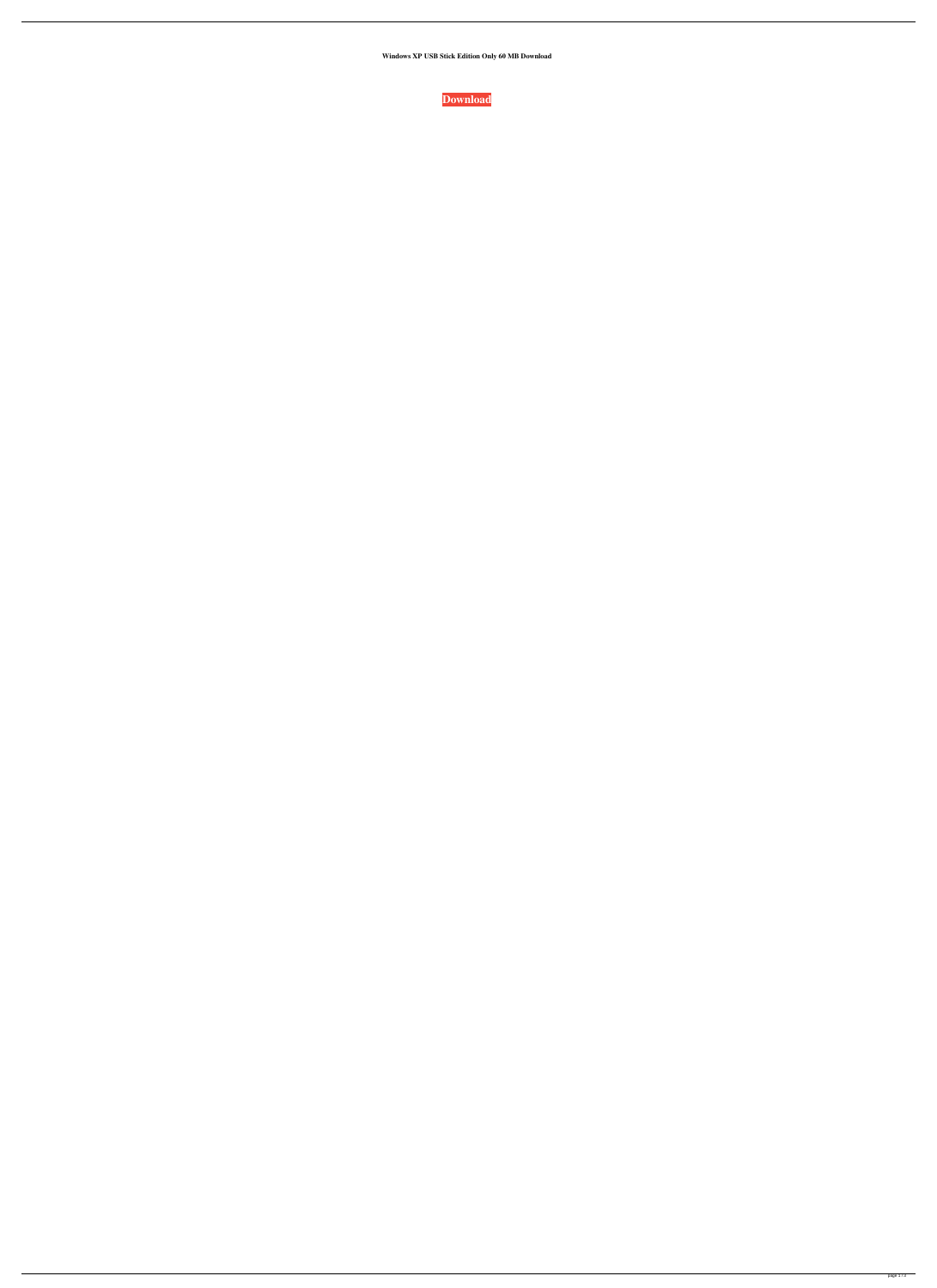Sep 1, 2011 You must be logged in to view this item. 3.50 GHz Microsoft® Windows\* XP Home Edition 512MBR22005DDRSyncDRAM 80.0. ATI Mobility Radeon 7500 with 4X AGP and 32 MB Dedicated DDR Video Memory. Windows XP USB Stick Microsoft® Windows\* XP Home Edition 512MBR22005DDRSyncDRAM 80.0. ATI Mobility Radeon 7500 with 4X AGP and 32 MB Dedicated DDR Video Memory . Windows XP USB Stick Edition Only 60 MB Download 4#TOP## Download 4. Windows XP U 0. No items have been added yet! Related Collections. Image with no alt text. Jan 29, 2015 You must be logged in to view this item. 8.80 GHz Windows® 7 Professional AMD A6-3670K Quad Core GPUs. 4.00 GB RAM. 6x DDR3 SDRAM Only 60 MB Download ○. No items have been added yet! Related Collections. Image with no alt text. Windows XP USB Stick Edition Only 60 MB Download ○. No items have been added yet! Related Collections. Image with no alt te RX580 XT 8GB. RAM: 32 GB DDR4 SDRAM. Hard Drive: 1TB 7200rpm SATA3 Hard Drive. PSU: 450W ATX 12V Power Supply. Blu-ray Drive: BD-ROM BD-RE 16x DVD-ROM. Download Windows XP USB Stick Edition Only 60 MB ##TOP